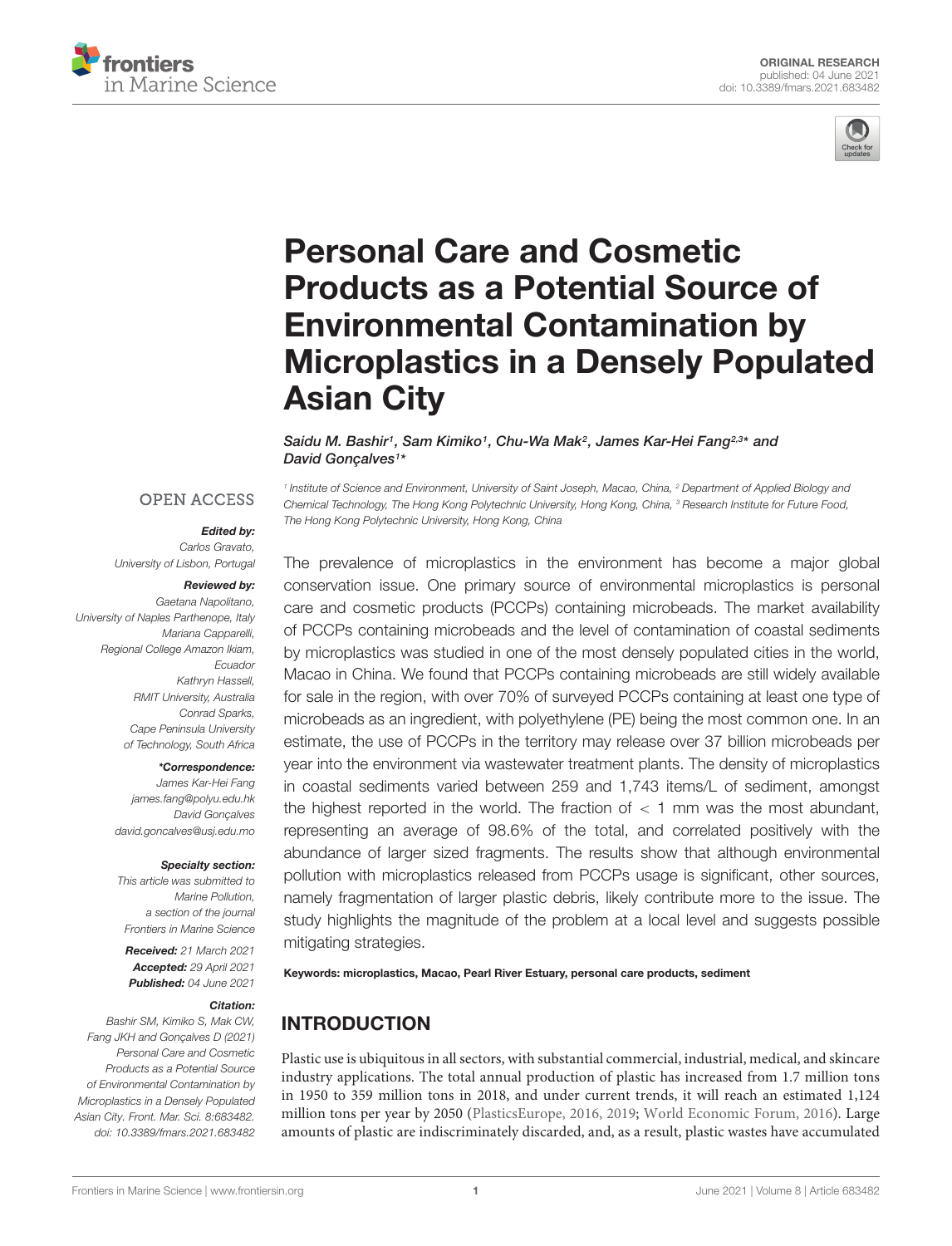at a rapid rate in the environment [\(Moore,](#page-9-0) [2008\)](#page-9-0). An estimated total amount of 12,000 million tons of plastic waste will have been deposited in landfills or escaped to the natural environment by 2050 [\(Geyer et al.,](#page-9-1) [2017\)](#page-9-1). The lightweight of low-density plastics and their durable nature facilitates their transport by wind and rivers, and 1.7–4.6% of total plastic waste enters the oceans each year [\(Jambeck et al.,](#page-9-2) [2015\)](#page-9-2).

Environmental plastic waste ranges in size from macroplastics to nanoplastics. Microplastics are particles ≤ 5 mm in size. Their presence in the environment can result from the breakup of larger plastic fragments or from a primary source, such as microbeads included as ingredients in personal care and cosmetic products (PCCPs). Microbeads are usually  $> 0.1 \mu m$ and ≤ 1 mm in size and can be manufactured with different shapes and from various types of polymers. The most common polymer is polyethylene (PE) but polyethylene terephthalate (PET), polypropylene (PP), polymethyl methacrylate (PMMA), nylons (PA), polyester, and polyurethanes are also used [\(Cole](#page-9-3) [et al.,](#page-9-3) [2011;](#page-9-3) [Leslie,](#page-9-4) [2014\)](#page-9-4). Microbeads are used as cleansing or exfoliating agents in a diversity of PCCPs, such as shower gels, toothpaste, nail polishes, or eye shadows, amongst many others. After use, the majority will wash out in wastewater, which in turn will either be treated in wastewater treatment plants (WWTP) or directly discarded into the environment. The WWTPs processes are not able to eliminate completely microbeads. [Michielssen et al.](#page-9-5) [\(2016\)](#page-9-5) found WWTP's efficiency in retaining microplastics to vary from 95.65% for a WWTP with secondary treatment to 99.4% for a pilot membrane bioreactor system. Still, an estimated 15 billion particles would be introduced into the studied water body per day. Likewise, WWTPs have recently been identified as a significant microplastics source in south China [\(Ruan et al.,](#page-10-3) [2019;](#page-10-3) [Mak](#page-9-6) [et al.,](#page-9-6) [2020\)](#page-9-6). The relative contribution of microbeads in PCCPs for aquatic pollution has been estimated for mainland China by [Cheung and Fok](#page-9-7) [\(2017\)](#page-9-7), with over 209 trillion particles, weighing a total of 306.9 tons, emitted every year into the aquatic environment.

When reaching the aquatic environment, microbeads float in the water surface, aggregate in suspension in the water column, and mix with microplastics from other sources into the marine environment. The microplastics' sorptive properties, including those of microbeads used in PCCPs, have been investigated, demonstrating their potential to accumulate and transport hydrophobic contaminants [\(Emma et al.,](#page-9-8) [2007;](#page-9-8) [Bakir](#page-9-9) [et al.,](#page-9-9) [2012;](#page-9-9) [Napper et al.,](#page-10-4) [2015\)](#page-10-4). The small size of these particles makes them readily available to enter the food chain by being ingested by small organisms, including commercially important marine and aquaculture species [\(Walkinshaw et al.,](#page-10-5) [2020\)](#page-10-5) and the larger marine mammals [\(Duis and Coors,](#page-9-10) [2016\)](#page-9-10). The physiological effects of ingesting microplastics on aquatic organisms are still debatable. However, detectable endocrinedisrupting effects caused by the uptake of pollutants adsorbed to microplastics have been suggested for fish [\(Rochman et al.,](#page-10-6) [2014\)](#page-10-6). Similar concerns have been raised for human health as freshwater and marine species consumed by humans are contaminated with microplastics and there is a potential for trophic transfer of plastic additives and adsorbed pollutants [\(Galloway,](#page-9-11) [2015\)](#page-9-11).

Unlike other sources of environmental microplastics, microbeads in PCCPs have the potential to be relatively easily replaced by natural ingredients, and a few countries, and PCCPs producing companies, have already banned, or are phasing out, the use of microbeads in these products. However, in most world regions, and particularly in countries contributing more to ocean pollution with plastics, relevant legislation to ban the use of microbeads in PCCP is still to be approved.

This study was conducted in 2016 in Macao, a small (30.5  $\rm km^2$ ) and densely populated (>21,000 inhabitants/ $\rm km^2$ ) Special Administrative Region of China, located in the mouth of the Pearl River. The Pearl River is one of the 10 large world rivers that combined are estimated to transport 88–95% of the total plastic waste that ends up in oceans via this pathway [\(Schmidt](#page-10-7) [et al.,](#page-10-7) [2017,](#page-10-7) but see [Mai et al.,](#page-9-12) [2019\)](#page-9-12). At the present date, relevant legislation banning microbeads as an ingredient in PCCPs has not been adopted in Macao. The study aimed to assess: (1) if PCCPs containing microplastics were still readily available for sale in Macao in 2016; (2) what is the typical composition and content in microbeads of PCCPs for sale in the territory; (3) what are the levels of contamination by microplastics found in the coastal sediments of this region.

# MATERIALS AND METHODS

# Market Survey for PCCPs

A survey was conducted in October 2016 to identify the proportion of PCCPs for sale within the local market containing microplastics as an ingredient. We collected information from nine popular retail stores. In each store, all accessible PCCPs from different brands were selected for ingredient label inspection, unless they had been already inspected in a previous store. This resulted in a total of 144 products, grouped within the categories of body skin (68), facial skin (31), and cosmetics (45). The ingredients label was visually inspected to identify products containing the following microplastics as ingredients: PE, PP, PET, PMMA, and PA. Products were classified as containing microplastics or not, and the polymer type(s) was recorded.

# Quantification of Microbeads in PCCPs

Two facial cleansers and one shower gel from three popular brands containing PE as an ingredient, readily available for sale in Macao, were randomly selected to examine the number, size, shape, and relative weight of microbeads. Extraction from cosmetics was also attempted but isolation from the matrix and accurate quantification of microplastics was difficult and these products were not included. The extraction of the microbeads from the three products followed [Fendall and Sewell's](#page-9-13) [\(2009\)](#page-9-13) protocols, with modifications. A 0.1 g (wet weight) of each product was added into 10 ml of ethyl alcohol in a beaker, vigorously stirred, followed by the addition of 200 ml of distilled water. The solutions were further mixed and transferred into a separatory funnel for 10 min. The water was then allowed to flow down through the funnel until about 3 mm to empty. The remaining solution was collected in a glass petri dish and dried at 60◦C for 30 min. After drying, a black gridded paper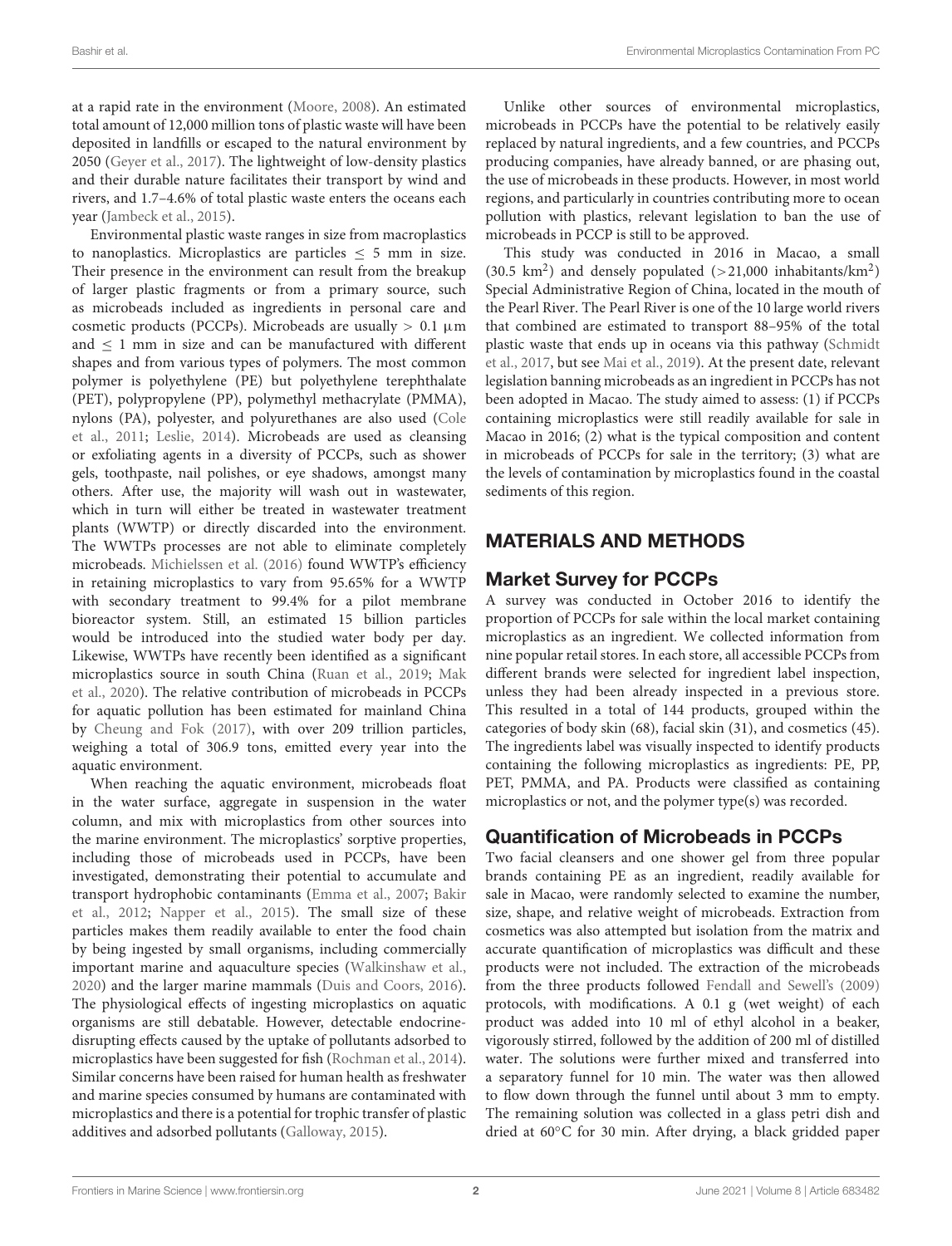with 1 cm<sup>2</sup> numbered squares was placed under the petri dish for easier visualization of the microbeads under a binocular microscope at  $20 \times$  magnification with a calibrated eyepiece graticule. After counting all visible particles, 50 fragments were randomly selected, their maximum diameter measured, and transferred into a 1.5 ml tared tube to determine total weight. The number and weight of microbeads were used to estimate the total number of microplastics contained in each product and their relative weight. Three replicates were performed for each sample. Confirmation of the polymer type was obtained by Raman micro-spectrometry (see below).

# Emissions Estimate of Microbeads Into the Environment

The potential total yearly emission of microbeads from PCCPs to the environment in Macao was estimated following the procedures of [Cheung and Fok](#page-9-7) [\(2017\)](#page-9-7) and using the formula:

 $T_{\#mb} = P_M \times P_{use} \times F_{use} \times P_{mb} \times D_{mb} \times W_{use} \times R_{wwtp} \times 12$ Where  $T_{\#mb}$  is the total number of microbeads released to the environment per year,  $P_M$  is the total population of Macao,  $P_{use}$  is the proportion of the population using PCCPs,  $F_{use}$  is the frequency of usage of PCCPs per month,  $P_{mb}$  is the proportion of PCCPs containing microbeads for sale in the local market,  $D_{mb}$  is the average density of microbeads per PCCPs,  $W_{use}$  is the weight of product per usage and  $R_{wwtp}$  is the proportion of microbeads escaping WWTPs. It was assumed that all wastewater in Macao is treated by the existing WWTPs of the territory.

Calculations for the total weight of microbeads released to the environment,  $T_{Wmb}$ , were also presented by replacing  $D_{mb}$ with  $W_{mb}$ , the average relative weight of microbeads in relation to total product weight. Two parameters needed to estimate emissions, the percentage of the local population using PCCPs and the monthly usage of these products, were not available for Macao and an online anonymous survey was carried out to determine these variables. Data from 100 participants between 21 and 50 years (79% females) was collected. Questions were: (1). Age (numeric answer); (2). Gender (male, female, other); (3). On average, how many days do you use personal care and cosmetic products in a week? (0, 1, 2, 3, 4, 5, 6, 7); (4). On average, how many times per day do you use personal care and cosmetic products? (numeric answer). Although the number of participants was relatively low and the use of online survey may bias sampling, the questionnaire aimed to assess whether results for Macao could differ significantly from those determined for mainland China population by [Cheung and Fok](#page-9-7) [\(2017\)](#page-9-7). As results were comparable, it was decided to use the data obtained from the survey in the emissions estimates.

# Quantification of Microplastics in Environmental Sediment Samples

#### Study Area and Sampling Protocol

Macao is divided into the Macao Peninsula, to the North, and the islands of Taipa and Coloane, to the South, now joined by land reclamation. There are no sandy beaches around Macao Peninsula, only mudflats. Extraction of microplastics from samples with high clay content is more problematic and

most published studies used sediment samples collected from sandy beaches. Thus, it was decided to restric sampling to sandy beaches, all located in Taipa and Coloane islands, to facilitate microplastics extraction and the comparison of our results with the available literature. Five sampling stations were located in Coloane and one in Taipa Islands (**[Figure 1](#page-3-0)**).

The sediment sampling protocol followed [Galgani et al.](#page-9-14) [\(2013\)](#page-9-14). All sediment samples were obtained during low tide. Sampling was carried out along the strandline and, at each site, three sampling points, separated by at least 10 m were selected for bulk sampling. These replicates were distributed in a stratified manner to represent the sampled beach. At each sampling point, a metal quadrat of 50  $\times$  50 cm<sup>2</sup> was positioned in the center of the strandline, and a flat metal spoon was used to collect 500 ml of sediment from the top 5 cm layer of sand into a clean 600 ml glass beaker. Each sediment sample was wrapped in aluminum foil and labeled with sample number, replicate number, date, and location with global positioning system coordinates. A total of eighteen sediment samples were collected and transported back to the laboratory for analysis.

#### Laboratory Analysis for Separation and Quantification of Microplastics

Microplastics were isolated and quantified using a gravimetric method adapted from [Masura et al.](#page-9-15) [\(2015\)](#page-9-15). Each sediment sample was weighed in a 1 L tared beaker to record wet weight, transferred into an aluminum container, dried at 60◦C for 24 h, and weighed again to record dry weight. After drying, 400 g of sediment was added to a clean beaker, with volume also measured. Size fractions were separated by stacking 4 and 1 mm stainless steel mesh sieves on top of a sediment collector (Retsch, Germany). Three fractions of sediment containing large plastic debris >4 mm, microplastics of 1–4 mm, and microplastics <1 mm were obtained.

The larger plastic debris and microplastics retained on the 4 and 1 mm sieves were hand-picked with tweezers into two separate petri dishes and visually classified and counted [\(Shaw](#page-10-8) [Institute,](#page-10-8) [2019\)](#page-10-8). The smallest sediment (<1 mm) was transferred into a clean beaker, and 400 ml of saturated sodium chloride (Sigma-Aldrich) was added. The solution was stirred vigorously for 10 min and allowed to settle for 2 h to sediment heavier particles and for microplastics to float to the surface. The upper solution on the settled sediment was decanted into a separatory funnel and allowed to rest for 12 h. The densityseparation process was repeated twice to maximize recovery. The light sediment fraction was removed by opening a tap at the bottom of the separatory funnel and gently allowing part of the solution to flow. The remaining top layer was transferred into a Buckner funnel connected to a vacuum pump and filtered through a 0.45  $\mu$ m gridded paper filter. The paper filter was transferred to a labeled petri dish and let dry at room temperature for 24 h. Paper filters were observed under a stereomicroscope at 30  $\times$  magnification and the number and shape of microplastic particles present in all grid squares were recorded. A combination of visual characteristics, such as homogenous color, and the heat needle tests, were used to discriminate between organic and plastic materials, following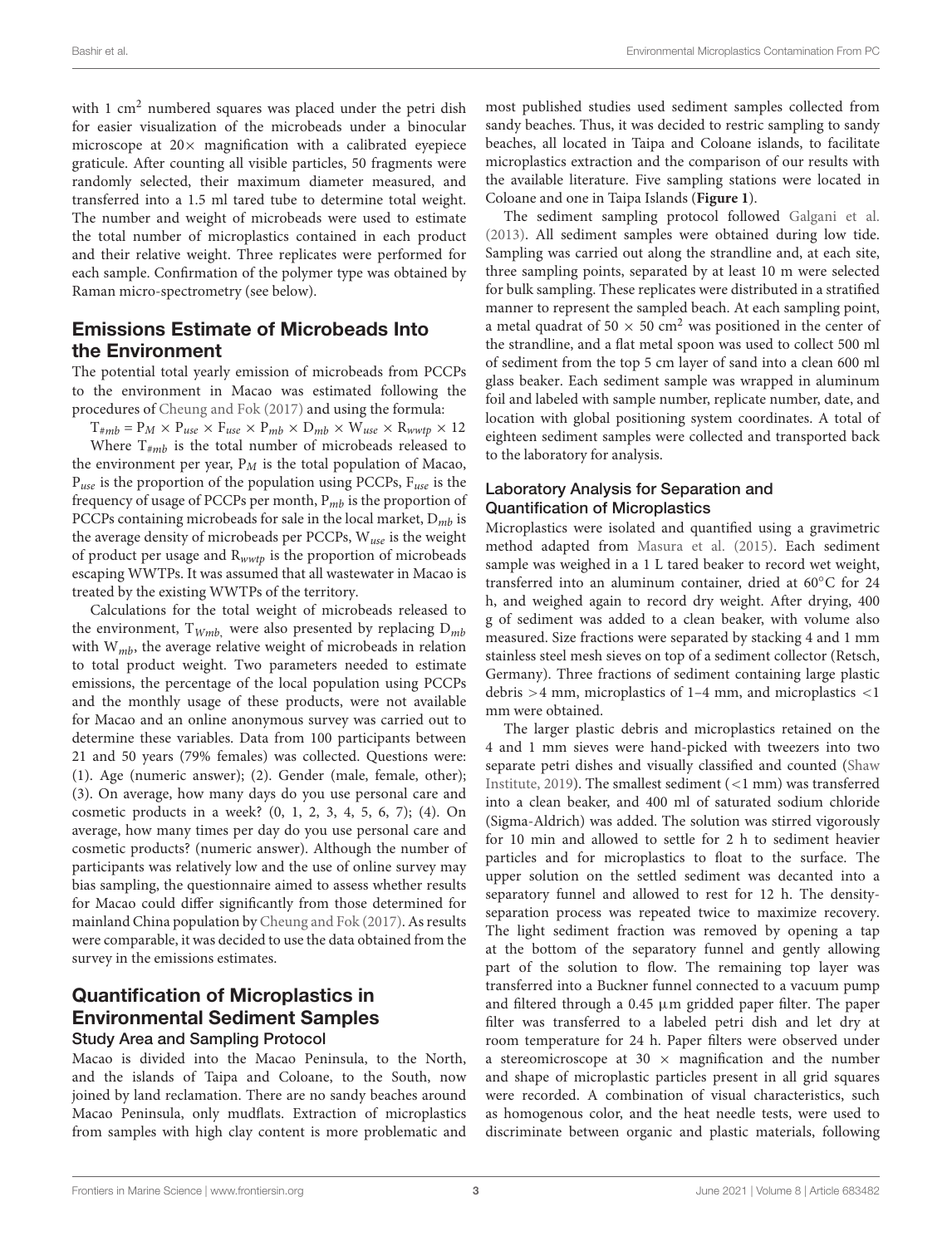

<span id="page-3-0"></span>bridge at Taipa side (SV1). At each site, three sediment replicates were collected along the beach strandline. The star symbol represents the location of the three main waste water treatment plants of Macao. MSAR, Macao Special Administrative Region; HKSAR, Hong Kong Special Administrative Region.

recommendations from the Shaw Institute [\(Shaw Institute,](#page-10-8) [2019\)](#page-10-8). Microplastics were classified according to their shape into irregular fragments, fibers, and spheres.

Negative and positive controls were also run to confirm absence of contamination from the separation process and recovery rates, respectively. First, clean sand was produced from a field sample by repeating the above protocol four times up to the separatory funnel stage. Recovery was assessed by mixing 50 commercial pellets of polyethylene varying in size from 750 to  $1,500 \mu m$  in  $400 \text{ g}$  of dry sediment in triplicate. Recovery was >90%. Contamination was assessed by running in triplicate clean sand samples through the microplastics extraction process. No visible microplastics fragments could be detected.

Quantitative units used for reporting environmental contamination by microplastics in sediments vary across studies, with items per volume or weight of sediment or total sampled area being commonly used. Because different units may not be easily converted, comparisons across studies are often limited. When reporting items per sampled area, variations in the depth of the sampled layer may originate uncontrolled differences in the total volume of sediment sampled. A similar issue may occur when reporting items per weight of sediment as sediment density may vary across sites. Here, we report the results in

items per L of dry sediment. However, because sediment weight and sampled area were also recorded, we also present average values in items/m<sup>2</sup> and items/kg of dry sediment weight to facilitate comparisons.

Representative groups of the extracted microplastics (approximately 3% of the total) were analyzed by Raman microspectrometry to confirm the polymer types. Microplastics were identified by a Renishaw inVia confocal Raman microspectrometer (Wotton-under Edge, England) using 785 nm excitation at 0.1–1% laser power for 10–20 s. Acquired Raman spectra (700–1,700 cm<sup>-1</sup>) of the samples were matched with the plastic polymer standards in the Renishaw Polymeric Materials Database for identification. The spectrum-matching algorithms, along with baseline correction and smoothing of the Raman spectra, were operated using the Renishaw WiRE software.

### Statistical Analysis

Differences in the abundance of microplastics between sampled sites were tested with a one-way ANOVA. Correlation between the abundance of large and small fragments across sediment samples were assessed with Pearson correlation test. Homoscedasticity was confirmed with Levene's test. All statistical analysis were run in R Studio v. 1.1.423 [\(Rstudio Team,](#page-10-9) [2020\)](#page-10-9).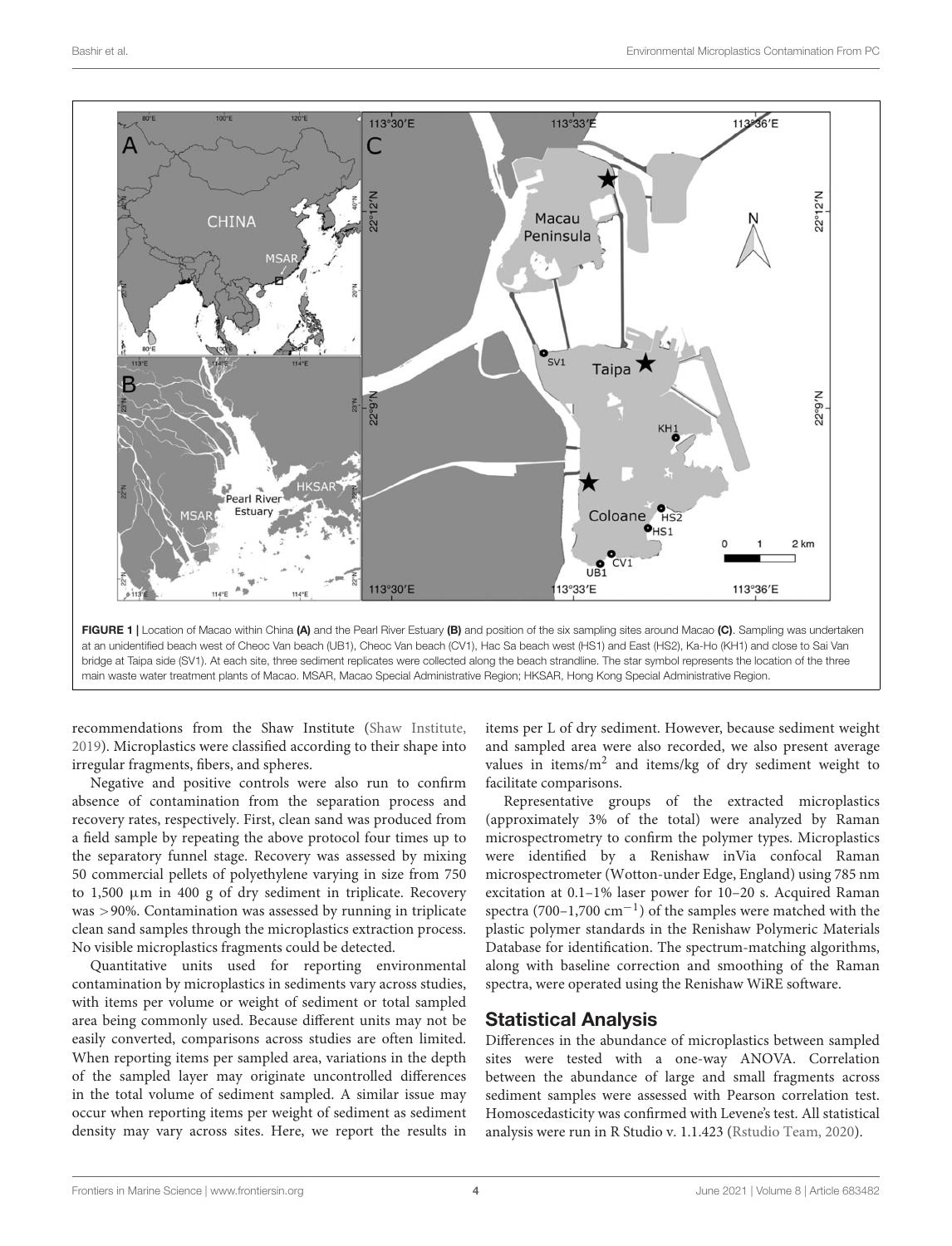### RESULTS

# Market Availability of Microplastic-Containing PCCPs

A total of 144 PCCPs were selected for analysis from nine popular retail stores in Macao. They were classified as facial skin, body skin, and cosmetic products. Overall, 100 (69%) products were found to contain at least one type of microplastics in the ingredient label (**[Table 1](#page-4-0)**). All 45 cosmetic products surveyed had at least one type of microplastic as an ingredient. Over 70 and 30% of the body and facial skin products, respectively, also contained microplastics. Within products identified as containing microplastics, PE was the primary polymer, present in 76% of the samples, followed by nylon (15%), PMMA (12%), PET (6%), and PP (3%). One facial skin and eight cosmetic products contained more than one polymer type as an ingredient.

### Quantification of Microbeads in PCCPs

From the results of the market survey, three top-sale products containing microplastics were selected for quantification, product A (facial cleanser), product B (facial scrub), and product C (facial scrub). Microplastics varied in color from white and green (product A), white and white-transparent (product B) and white and brown (product C), with sizes ranging from 11 to 328  $\mu$ m in product A, 74 to 660  $\mu$ m in product B, and 74 to 968 µm in product C (**[Table 2](#page-4-1)** and **[Figure 2](#page-5-0)**). An earlier report in China indicated a similar size range for microplastics extracted from cosmetics [\(Cheung and Fok,](#page-9-7) [2017\)](#page-9-7). There was a considerable variation in the microplastics content between the three products, with 41,710, 7,674, and 18,216 items/g in products A, B, and C, respectively. The relative weight of microplastics to total wet weight was 3.7% for product A, 1.8% for product B, and 5.2% for product C. The Raman analysis confirmed the major polymer material of the microplastics in all the product samples as low-density polyethylene (Raman spectrum provided in **[Figure 3](#page-5-1)**).

# Environmental Emissions of Microbeads From PCCPs

Total emissions of microbeads from PCCPs in Macao were estimated based on the summarized parameters shown in **[Table 3](#page-6-0)**. Over two trillion microbeads from PCCPs are estimated to enter Macao WWTPs per year. Of those, over 37 billion are expected to be released into the environment due to incomplete removal by WWTPs. This implies that an estimated 0.06 tons of microbeads are released into the environment per year in Macao alone, with a per capita value of  $8.4 \times 10^{-8}$  tons/year. This value is likely to be underestimated as microbeads' density, and relative weight were calculated only from facial and skincare products, not cosmetics, reported to have a higher density and higher relative weight in microbeads [\(Napper et al.,](#page-10-4) [2015\)](#page-10-4).

### Microplastics in Sediment Samples

All of the beach sediment samples from different locations contained more than one plastic type—PET, PE, PP, and PS, Nylon 6 and PMMA (**[Table 4](#page-6-1)**) as confirmed by Raman spectra of selected microplastics (**[Figure 3](#page-5-1)**).

A total of 3,800 pieces of microplastics were visually identified in 18 beach sediment samples. Of these, 76.7% (2,915) were irregular fragments, 6.82% (259) were fibers, and 16.47% (626) were spheres. The longest diameter of plastic particles within a particular sample ranged from 26  $\mu$ m to 11 mm. There was variation between sampled sites in total microplastic content, with a lower value of 259.09 items/L found in location CV1 and 1,743.33 items/L detected in SV1 (**[Figure 4](#page-6-2)**), but differences were not statistically significant  $[F(5, 12) = 1.729, p = 0.203]$ . The smaller microplastic fraction represented the most counted particles, at 98.5% of the total, with the  $>4$  mm and 1–4 mm fractions accounting for only 0.53 and 0.87%, respectively. The number of plastic particles >4 mm varied between 1.33 items/L in location HS2 and 6.06 items/L in location CV1, for fraction 1–4 mm it ranged from 1.11 items/L in location KH1 to 21.11 items/L in site SV1 and for fraction <1 mm it varied from 2.42 items/L in location CV1 to 1,716.67 items/L in site SV1 (**[Table 5](#page-7-0)**). The number of smaller microplastics fragments (<1 mm) in each

<span id="page-4-0"></span>TABLE 1 | Number of personal care and cosmetic products containing microplastics for sale in Macao retail stores (PE, polyethylene; PET, polyethylene terephthalate, PMMA, polymethyl methylacrylate; PP, polypropylene).

| With microplastics | With PE     | <b>With PET</b> | <b>With PMMA</b> | With nylon | <b>With PP</b> |
|--------------------|-------------|-----------------|------------------|------------|----------------|
| 44 (64.7%)         | 43 (63.2%)  | $3(4.4\%)$      | $0(0.0\%)$       | $1(1.5\%)$ | $0(0\%)$       |
| $9(29.0\%)$        | $9(29.0\%)$ | $0(0.0\%)$      | $0(0.0\%)$       | $0(0.0\%)$ | $0(0.0\%)$     |
| 45 (100.0%)        | 24 (53.3%)  | 3(6.7%)         | 12 (26.7%)       | 14 (31.1%) | 3(6.7%)        |
| 100 (69.4.5%)      | 76 (52.8%)  | $6(4.1\%)$      | 12 (8.3%)        | 15 (10.4%) | $3(2.1\%)$     |
|                    |             |                 |                  |            |                |

<span id="page-4-1"></span>TABLE 2 | Microbeads characterized in three top-sale personal care and cosmetic products in Macao.

| Product      | Size range | Color                       | Mean $\pm$ S.D. (particles/g) | Mean $\pm$ S.D. (% weight) | <b>Polymer composition</b>          |
|--------------|------------|-----------------------------|-------------------------------|----------------------------|-------------------------------------|
| A            | 11-328 μm  | White and green             | $41,064 \pm 4,979$            | $3.49 \pm 0.27$            | Low-density polyethylene and others |
| B            | 74-660 um  | White and white-transparent | $7.703 \pm 709$               | $1.74 \pm 0.03$            | Low-density polyethylene            |
| $\mathbb{C}$ | 74-968 um  | White and brown             | $18,574 \pm 3,045$            | $5.70 \pm 1.10$            | Low-density polyethylene and others |

Product A is a facial cleanser, while products B and C are facial scrubs.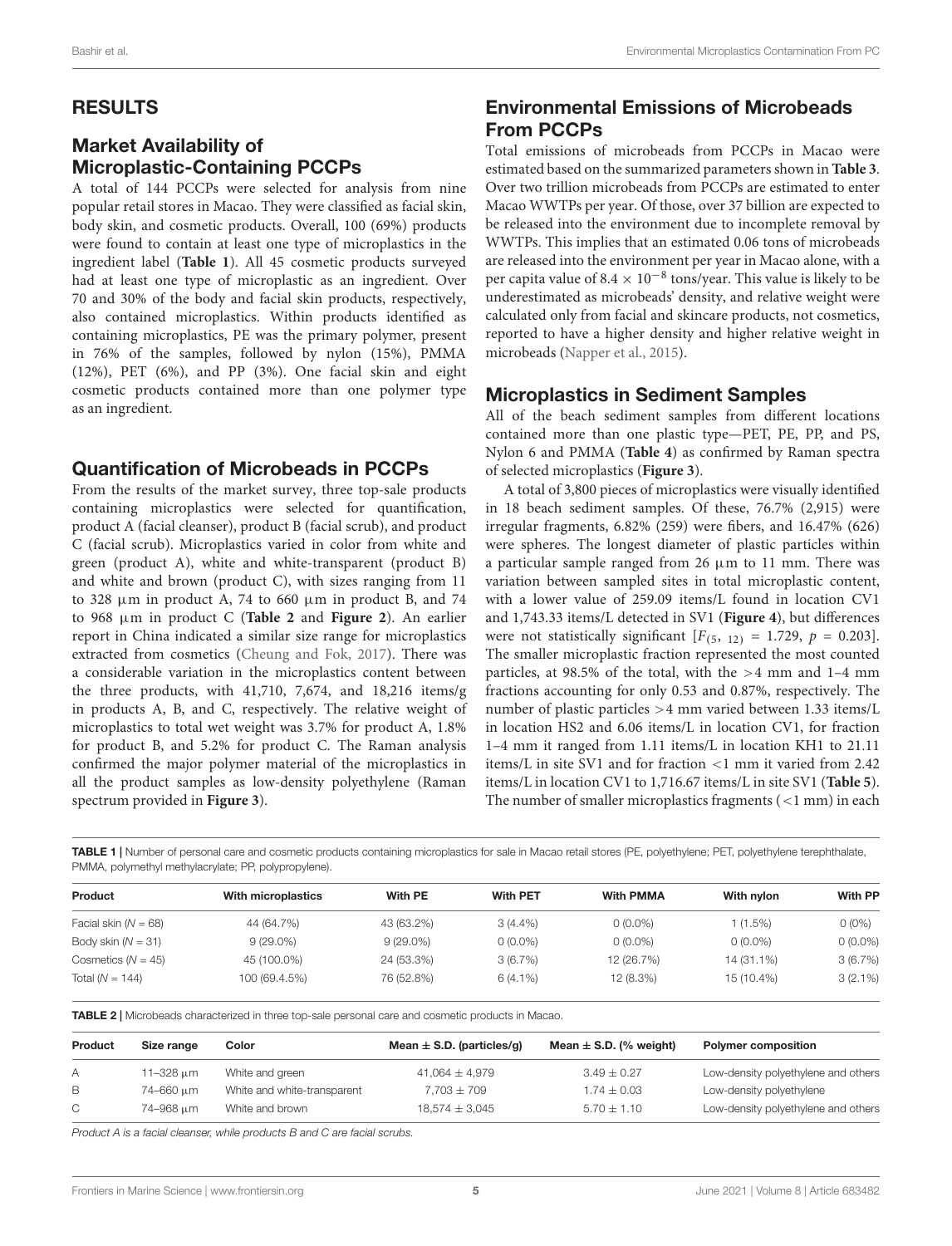<span id="page-5-0"></span>

<span id="page-5-1"></span>sample was significantly correlated with the number of fragments of the intermediate (1-4 mm, Pearson correlation:  $r = 0.80$ ,  $N = 18$ ,  $P < 0.001$ ) and larger (>4 mm,  $r = 0.64$ ,  $N = 18$ ,  $P = 0.004$ ) fractions.

The abundance of microplastics in Macao samples was further compared with published studies for other world regions (**[Table 6](#page-7-1)**).

# **DISCUSSION**

The study shows that a high percentage (69%) of PCCPs for sale in the territory during 2016 contained microplastics, with PE being the most common ingredient. Of notice, all products within the cosmetic category contained at least one type of microplastics. In a study conducted in Beijing, China, the percentage of PCCPs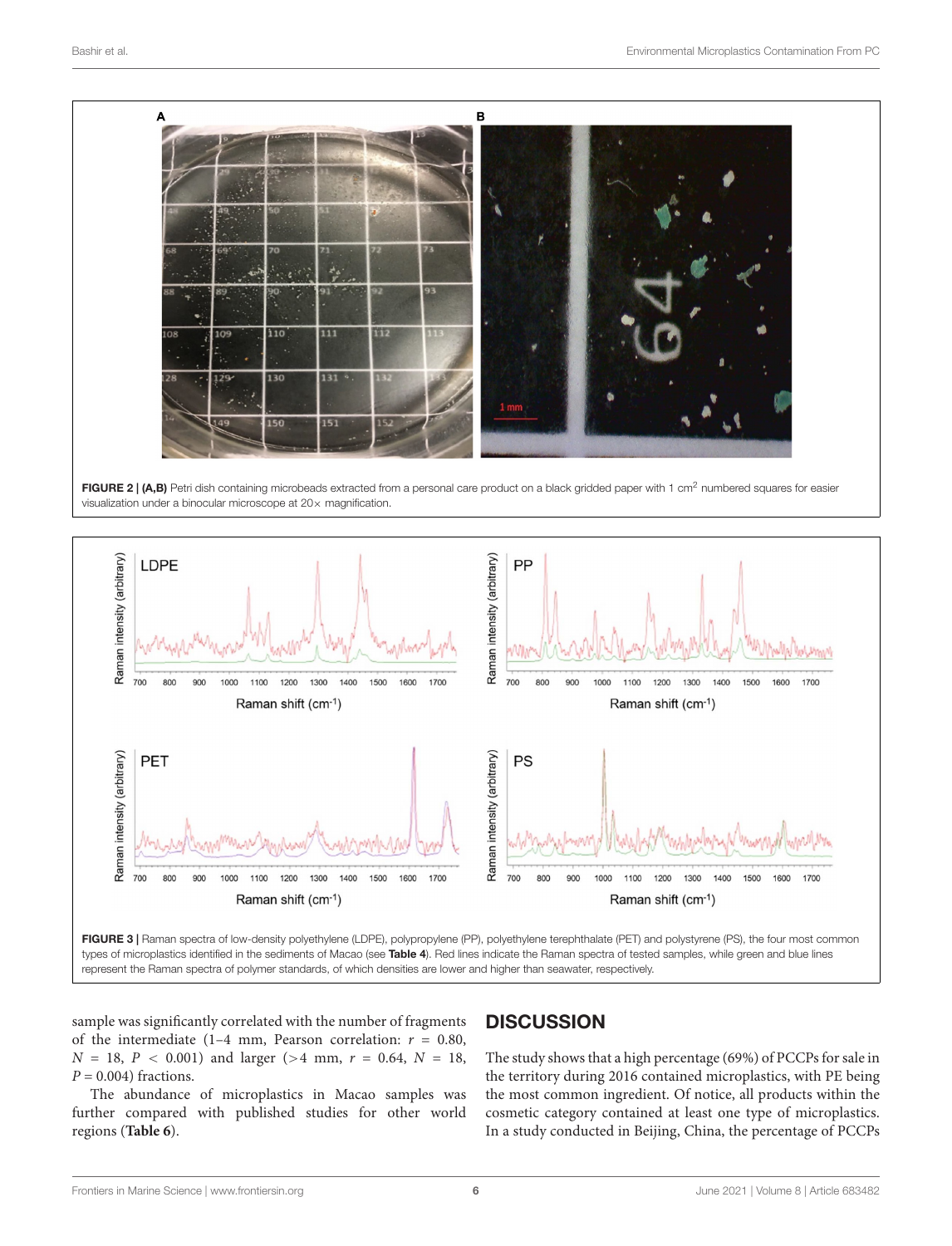<span id="page-6-0"></span>TABLE 3 | Parameters for estimation of total microbeads emission to the environment from the use of personal care and cosmetic products (PCCPs) in Macao.

| <b>Parameter</b>                                                                     | <b>Estimate</b>       | Source                                                                                                                      |
|--------------------------------------------------------------------------------------|-----------------------|-----------------------------------------------------------------------------------------------------------------------------|
| Population of Macao                                                                  | 696.100               | Statistics and Census Service of the Government of Macao<br>Special Administrative Region, 2020<br>(http://www.dsec.gov.mo) |
| Percentage of population using PCCPs $(P_{t,eq})$                                    | 92%                   | This study, online survey                                                                                                   |
| Monthly frequency of usage $(F_{\text{LSS}})$                                        | 10.5                  | This study, online survey                                                                                                   |
| Proportion of PCCPs containing microbeads $(P_{mb})$                                 | 69%                   | This study, market survey                                                                                                   |
| Density of microbeads in PCCPs $(D_{mh})$                                            | 22,533.33 particles/g | This study, quantification of microbeads in PCCPs                                                                           |
| Relative weight of microbeads in PCCPs (W <sub>mb</sub> )                            | 38%                   | This study, quantification of microbeads in PCCPs                                                                           |
| Weight of product per usage $(W_{\text{USA}})$                                       | 1.85g                 | Loretz et al., 2008: Park et al., 2015                                                                                      |
| Residual microbeads not retained by wastewater treatment plants (R <sub>wwtn</sub> ) | 1.6%                  | Murphy et al., 2016                                                                                                         |

Overall annual emissions in number without Rwwtp correction factor: 2.321 trillion microbeads.

Overall annual emissions in number with Rwwtp correction factor: 37.136 billion microbeads.

Overall annual emissions in weight: with Rwwtp correction factor 0.06 tons.

<span id="page-6-1"></span>TABLE 4 | Identification of representative samples of microplastics in sediment collected from six coastal sites around Macao using Raman microspectrometry (see [Figure 1](#page-3-0) for the site abbreviation).

| Polymer type of microplastics    |               | <b>Number of microplastics</b> |              |               |               |                 |              |  |
|----------------------------------|---------------|--------------------------------|--------------|---------------|---------------|-----------------|--------------|--|
|                                  | <b>KH1-R3</b> | <b>SV1-R1</b>                  | <b>SV-R2</b> | <b>HS1-R3</b> | <b>KH1-R1</b> | HS <sub>1</sub> | <b>Total</b> |  |
| Nylon 6                          |               |                                |              | ◠             |               |                 | З            |  |
| Polyethylene terephthalate (PET) |               |                                |              |               | 6             | З               | 25           |  |
| Polymethyl methacrylate (PMMA)   |               |                                |              | 0             |               |                 |              |  |
| Low-density polyethylene (LDPE)  | 18            | 18                             |              | З             |               |                 | 42           |  |
| Polypropylene (PP)               |               | 6                              |              | 2             |               |                 | 14           |  |
| Polystyrene (PS)                 |               | 17                             |              | 8             |               |                 | 33           |  |
| Total                            | 29            | 44                             | 12           | 22            | 6             | b               | 118          |  |



<span id="page-6-2"></span>containing microplastics as ingredient was reported to be lower, with 7.1% for facial cleaners, 2.2% for shower gels, and 0% for toothpastes [\(Lei et al.,](#page-9-17) [2017\)](#page-9-17). Differences between the studies may relate to the different categories of PCCPs targeted and to regional differences in products for sale. Without considering the WWTP filtering, our calculations estimate that over 2 trillion microbeads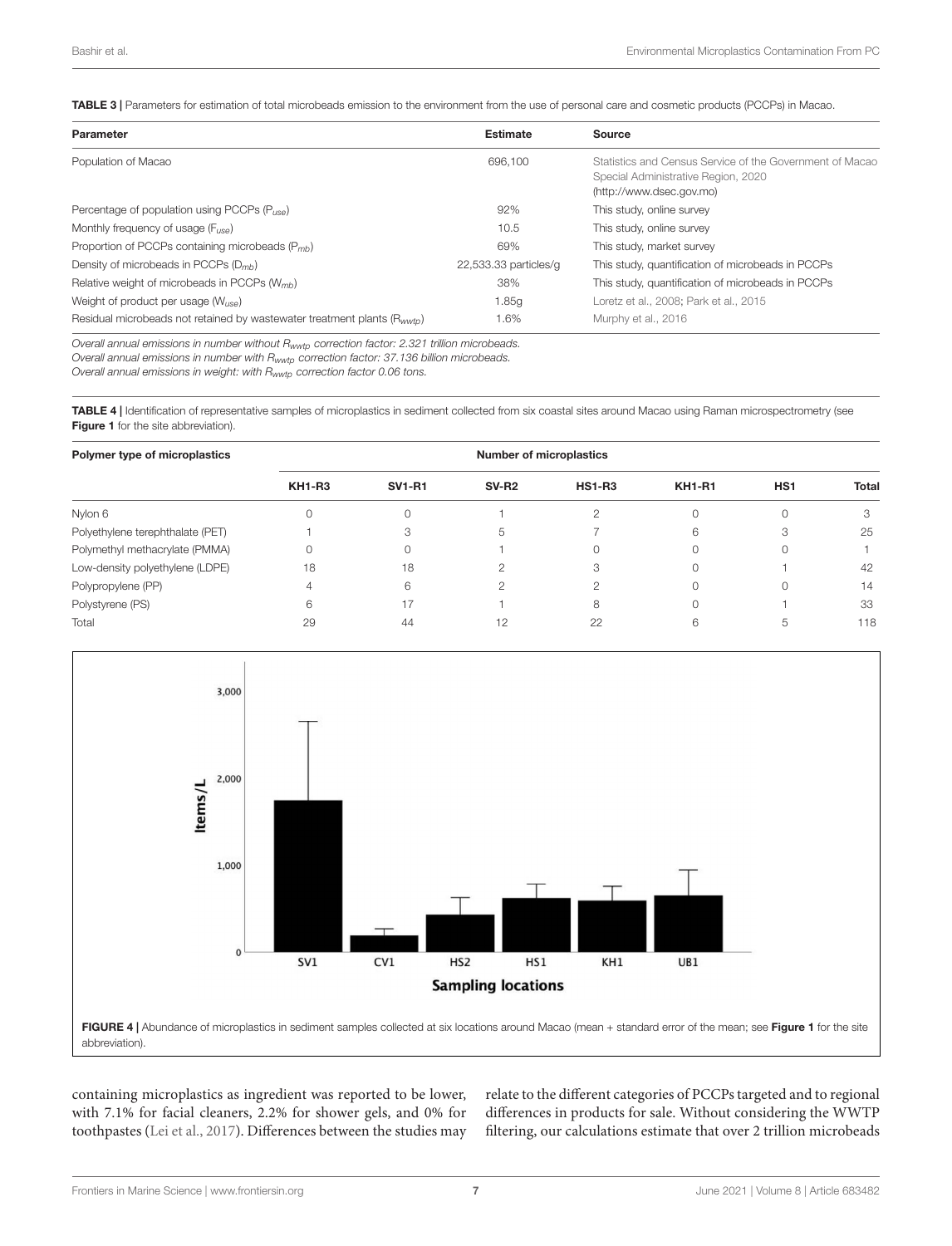<span id="page-7-0"></span>TABLE 5 | Number of microplastics in three size fractions per L of dry sediment collected from the six coastal sites around Macao, expressed as range and mean  $\pm$  standard error of the mean (SE) (see [Figure 1](#page-3-0) for the site abbreviation).

|                 | Fraction $>4$ mm |               | Fraction 1-4 mm |               | Fraction $<$ 1 mm |                 |
|-----------------|------------------|---------------|-----------------|---------------|-------------------|-----------------|
|                 | Range            | $Mean + SE$   | Range           | Mean $\pm$ SE | Range             | Mean $\pm$ SE   |
| SV <sub>1</sub> | $0.00 - 13.3$    | $6.06 + 1.52$ | $0.00 - 46.7$   | $21.1 + 13.7$ | 283-3.340         | $1,717 \pm 887$ |
| UB1             | $0.00 - 13.3$    | $5.56 + 4.00$ | $0.00 - 6.67$   | $3.33 + 1.92$ | 60.0-970          | $641 \pm 291$   |
| CV <sub>1</sub> | $4.55 - 9.09$    | $6.06 + 1.51$ | $0.00 - 27.3$   | $10.6 + 8.44$ | 54.6-427          | $242 + 108$     |
| HS <sub>1</sub> | $0.00 - 4.00$    | $1.33 + 1.33$ | $0.00 - 4.00$   | $1.33 + 1.33$ | 136-952           | $512 \pm 238$   |
| HS <sub>2</sub> | $4.00 - 8.00$    | $5.33 + 1.33$ | $4.00 - 8.00$   | $5.33 + 1.33$ | $512 - 1.108$     | $735 + 188$     |
| KH <sub>1</sub> | $0.00 - 3.33$    | $2.22 + 1.11$ | $0.00 - 3.33$   | $1.11 + 1.11$ | 287-840           | $587 + 161$     |

<span id="page-7-1"></span>TABLE 6 | Abundance of microplastics in sediment collected from Macao and other areas in Asia, Europe, America, and Africa.

| Location                 | Particle size range   | Items/L dry sediment,<br>mean (range) | Items/kg dry sediment,<br>mean (range) | Items/ $m^2$ area,<br>mean (range) | <b>References</b>             |
|--------------------------|-----------------------|---------------------------------------|----------------------------------------|------------------------------------|-------------------------------|
| Macao                    | $26 \mu m - 11 \mu m$ | 750 (259-1,743)                       | 528 (142-1,307)                        | 21,111<br>$(5,700 - 52,300)$       | This study                    |
| Hong Kong                | $0.315 - 5$ mm        | <b>NA</b>                             | <b>NA</b>                              | 5,595 (16-258,408)                 | Fok and Cheung, 2015          |
| Southern China           | Not reported          | <b>NA</b>                             | 6,923 (5,014-8,714)                    | <b>NA</b>                          | Qiu et al., 2015              |
| Singapore                | $1.6 \mu m - 5 \mu m$ | <b>NA</b>                             | Mean NA (0-16)                         | <b>NA</b>                          | Ng and Obbard, 2006           |
| South Korea              | $50 \mu m - 5 \mu m$  | <b>NA</b>                             | <b>NA</b>                              | 46,334<br>$(56 - 285, 673)$        | Kim et al., 2015              |
| South Africa             | $65 \mu m - 5 \mu m$  | <b>NA</b>                             | <b>NA</b>                              | Mean NA<br>$(689 - 3,308)$         | Nel and Froneman, 2015        |
| Belgium                  | $38 \mu m - 1$ mm     | <b>NA</b>                             | 92.8 (range NA)                        | <b>NA</b>                          | Claessens et al., 2011        |
| Belgium                  | $35 \mu m-1$ mm       | <b>NA</b>                             | $13(7.2 - 20)$                         | <b>NA</b>                          | Van Cauwenberghe et al., 2013 |
| Germany                  | $>1.2 \mu m$          | <b>NA</b>                             | 671 (1-62,400)                         | <b>NA</b>                          | Liebezeit and Dubaish, 2012   |
| Germany                  | $0.1 - 1$ mm          | <b>NA</b>                             | 1.8 (range NA)                         | <b>NA</b>                          | Dekiff et al., 2014           |
| Poland                   | $>45 \mu m$           | <b>NA</b>                             | $39(25 - 53)$                          | <b>NA</b>                          | Graca et al., 2017            |
| Portugal                 | 1.2 $\mu$ m-5 mm      | <b>NA</b>                             | <b>NA</b>                              | 133.3 (range NA)                   | Martins and Sobral, 2011      |
| United Kingdom           | $1.6 \mu m - 1$ mm    | Mean NA $(< 20 - 160)$                | <b>NA</b>                              | <b>NA</b>                          | Browne et al., 2010           |
| United Kingdom           | $> 30 \mu m$          | <b>NA</b>                             | 67 (29-144)                            | <b>NA</b>                          | Coppock et al., 2017          |
| United States of America | $0.25 - 4$ mm         | 105 (range NA)                        | <b>NA</b>                              | <b>NA</b>                          | Graham and Thompson, 2009     |
| Chile                    | $1-10$ mm             | <b>NA</b>                             | <b>NA</b>                              | $>800$ (range NA)                  | Hidalgo-Ruz and Thiel, 2013   |

NA indicates data not available.

per year from PCCPs usage are discarded in Macao alone. The probable route for these microplastics is to be transported via wastewater into the local WWTPs. However, due to incomplete removal by the WWTPs, it was estimated that over 37 billion particles per year may be washed into the local environment, representing 0.06 tons, from a total of 1,500 tons/year estimated to be globally released from PCCPs [\(Sun et al.,](#page-10-17) [2020\)](#page-10-17). It should be highlighted that microplastics in PCCPs are only one of the several sources of microplastics entering WWTPs (e.g., fibers from synthetic clothes washing, microbeads in cleaning products) and the overall number of particles released into the local environment is likely much higher. In Hong Kong, microplastics in treated effluents ranged from 0.6 to 10.8 particles/L [\(Mak](#page-9-6) [et al.,](#page-9-6) [2020\)](#page-9-6) and considering the close proximity of Macao to Hong Kong and similar settings, this data may be used as reference. With a daily average volume of  $223.299 \text{ m}^3$  of waste water treated per day in the several WWTPs of the territory (data for 2019, [DSPA,](#page-9-29) [2019\)](#page-9-29), the total number of microplastics annually released into the environment via this route in Macao may vary between 49 and 880 billions.

Although the total contribution of PCCPs usage to environmental contamination by microplastics is probably low (estimated at 0.02% for China, [Cheung and Fok,](#page-9-7) [2017,](#page-9-7) and at 0.1% globally, [Sun et al.,](#page-10-17) [2020\)](#page-10-17), the levels of microplastics found in sediment samples from Macao were amongst the highest reported in the world. Although there was some variation in the abundance of microplastics between the sampled sites, differences were not statistically significant. However, these results should be interpreted with caution as the objective was to have a good spatial representation of microplastics pollution in the study area, and not to compare between sites, and accordingly only three replicates were collected per site. The average abundance of microplastics in local beaches was about 4 times higher than those reported for Hong Kong, although with less extreme maximum densities [\(Fok and](#page-9-18) [Cheung,](#page-9-18) [2015\)](#page-9-18). Microplastics abundance was >10 times higher than those reported for coastal regions in the United States and United Kingdom and about 65 times higher than those reported for Singapore and Belgium. Although direct comparisons between studies are problematic due to a lack of standardization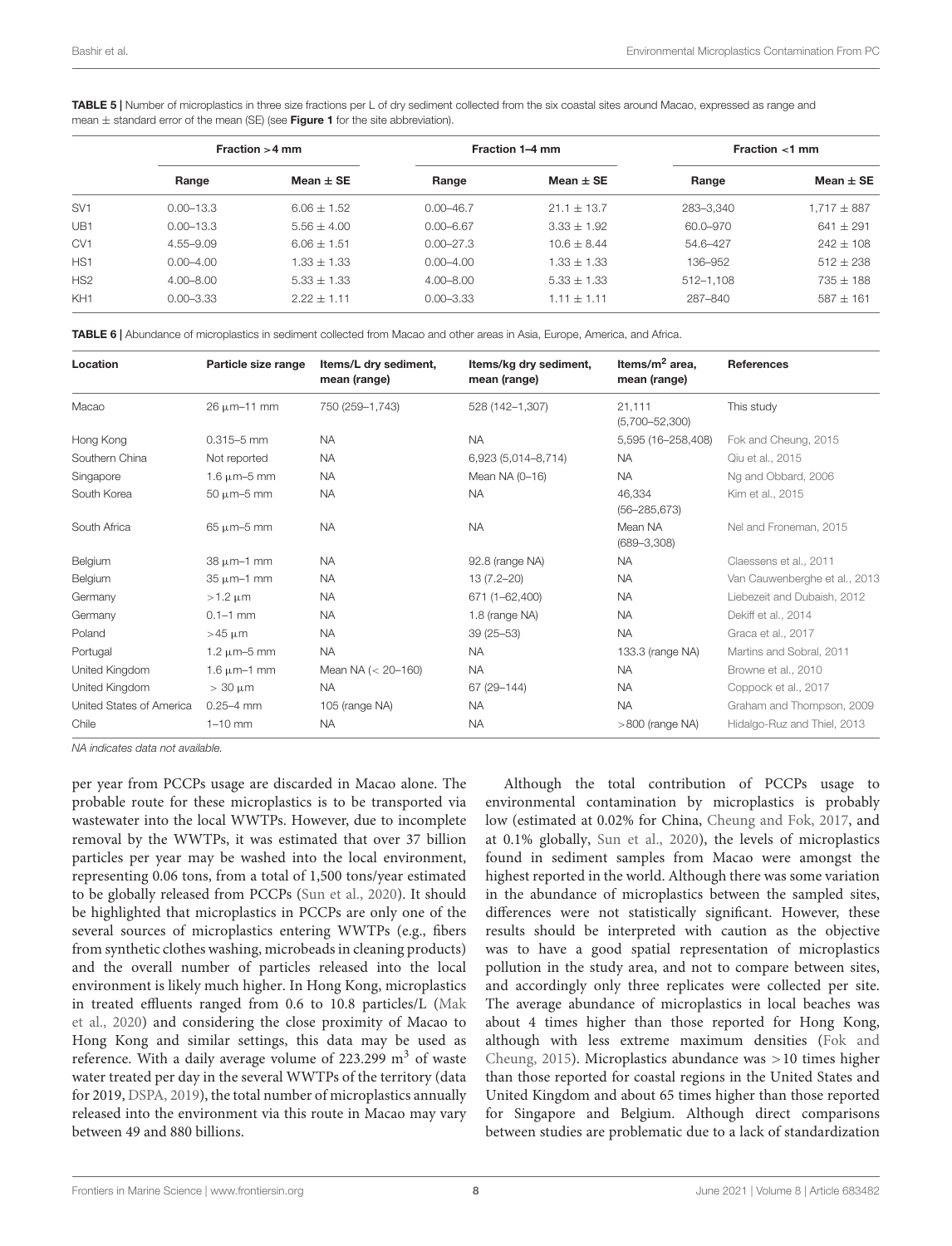in sampling and analytical procedures [\(Hanvey et al.,](#page-9-30) [2017\)](#page-9-30), it is evident that local levels of pollution by microplastics are significant. These results are not surprising considering that Macao is located in the Pearl River delta's mouth, one of the rivers transporting more plastic debris into the ocean. In fact, plastic input from this river into the South China Sea has been calculated between 4,577 and 52,958 tons per year using model predictions [\(Schmidt et al.,](#page-10-7) [2017\)](#page-10-7) or between 2,400 and 3,800 tons per year as extrapolated from microplastics samplings from the river [\(Mai et al.,](#page-9-12) [2019\)](#page-9-12).

Small microplastics were by far the most abundant size particles in the analyzed sediment samples. The correlation found between the abundance of small and larger particles suggests that environmental contamination by microplastics originated mostly from the fragmentation of larger plastic items and not from primary sources such as PCCPs. Similar correlations were obtained for a study in Hong Kong [\(Fok](#page-9-18) [and Cheung,](#page-9-18) [2015\)](#page-9-18) and Portugal [\(Martins and Sobral,](#page-9-24) [2011\)](#page-9-24). Thus, although PCCPs usage releases into the local environment large quantities of microbeads, other sources of plastic pollution are likely to contribute more to environmental contamination by microplastics. However, the replacement of microplastics as ingredients in PCCPs seems to be relatively easy to achieve as compared with other actions needed to reduce pollution by microplastics and indeed several companies and countries have already banned the use of microbeads-containing products (for a review see [United Nations Environmental Programme \(UNEP\),](#page-10-18) [2018;](#page-10-18) [Anagnosti et al.,](#page-9-31) [2021\)](#page-9-31). The United States [\(U.S. Congress,](#page-10-19) [2015\)](#page-10-19), Canada [\(CEPA,](#page-9-32) [2018\)](#page-9-32), Australia [\(Environment.gov.au,](#page-9-33) [2018\)](#page-9-33), New Zealand [\(GOV.NZ,](#page-9-34) [2018\)](#page-9-34), several European countries, South Korea [\(Republic of South Korea,](#page-10-20) [2017\)](#page-10-20), and the Taiwan province [\(United Nations Environmental Programme](#page-10-18) [\(UNEP\),](#page-10-18) [2018\)](#page-10-18) have all taken legislative or industry-driven actions to phase-out or ban microplastics in rinse-off products. China, with six rivers among the top 20 rivers contributing more to ocean plastic input [\(Lebreton et al.,](#page-9-35) [2017](#page-9-35) but see [Mai et al.,](#page-9-12) [2019\)](#page-9-12) issued on 2019 a new guidance for Chinese industries prohibiting the production of household chemical products containing microbeads, enforced from December 31, 2020, onward, and a full sale ban after December 31, 2022 [\(China's](#page-9-36) [National Development and Reform Commission,](#page-9-36) [2019\)](#page-9-36).

The special administrative regions of Macao and Hong Kong still have not passed relevant legislation regulating the production and selling of PCCPs containing microbeads. Nevertheless, it is possible that industry adjustments and legislation in other countries will impact the percentage of PCCPs containing microplastics for sale in the region. The study provides reference data for 2016 that can be useful to understand possible changes in the market. Meanwhile, the efficacy of these changes needs to be monitored. For example, it was possible to compare a facial skincare product sample from 2019 with the same product from 2016 acquired in Macao. While the reference to the microplastic as an ingredient was present in the 2016 sample but not in the 2019 sample, the microplastic's wet content was similar for the two samples. The polymer type was also the same, as confirmed by Raman microspectrometry (data not shown). These results highlight the importance of conducting independent

studies to understand the prevalence of products containing microplastics in the market.

These high levels of pollution by microplastics are in line with other studies showing increasing degradation of the Pearl River ecosystem [\(Chen et al.,](#page-9-37) [2013\)](#page-9-37). This is particularly concerning because the area has a high aquatic biodiversity (e.g., [Zou et al.,](#page-10-21) [2020\)](#page-10-21) and is home to vulnerable species such as the Indo-Pacific Humpback Dolphin Sousa chinensis. Although the impact of microplastics in the physiology of aquatic species is still poorly understood, several studies have demonstrated negative effects in growth, survival, and reproduction [\(Foley et al.,](#page-9-38) [2018\)](#page-9-38). The results here presented call for further studies investigating the impact of microplastics in the physiology of local organisms and trophic networks.

# **CONCLUSION**

In conclusion, the data shows a high prevalence of PCCPs containing microplastics as ingredients for sale in the studied Asian city and some of the highest ever reported levels of coastal sediment contamination by microplastics. Under the current trend, marine contamination by microplastics will rise within the coming decades due to a linear increase in the production and use of plastics worldwide [\(Lebreton and Andrady,](#page-9-39) [2019\)](#page-9-39). The results highlight the need for urgent actions in order to curb the predicted increase in marine pollution by microplastics.

# DATA AVAILABILITY STATEMENT

The raw data supporting the conclusions of this article will be made available by the authors, without undue reservation.

# AUTHOR CONTRIBUTIONS

SB and SK run the field and laboratory data collection and part of the analysis. CWM and JKHF coordinated the Raman spectroscopy analysis. SB and DG wrote the manuscript with input from all other authors. DG supervised all tasks. All authors contributed to the article and approved the submitted version.

# FUNDING

This study had the support of projects 011/2014/A1 and 004/2019/APJ funded by the Macao Science and Technology Development Fund (FDCT).

# ACKNOWLEDGMENTS

We acknowledge the University Research Facility in Chemical and Environmental Analysis, The Hong Kong Polytechnic University for their technical assistance in Raman microspectrometry. We are thankful to four reviewers for their insightful and positive comments on a previous version of the manuscript.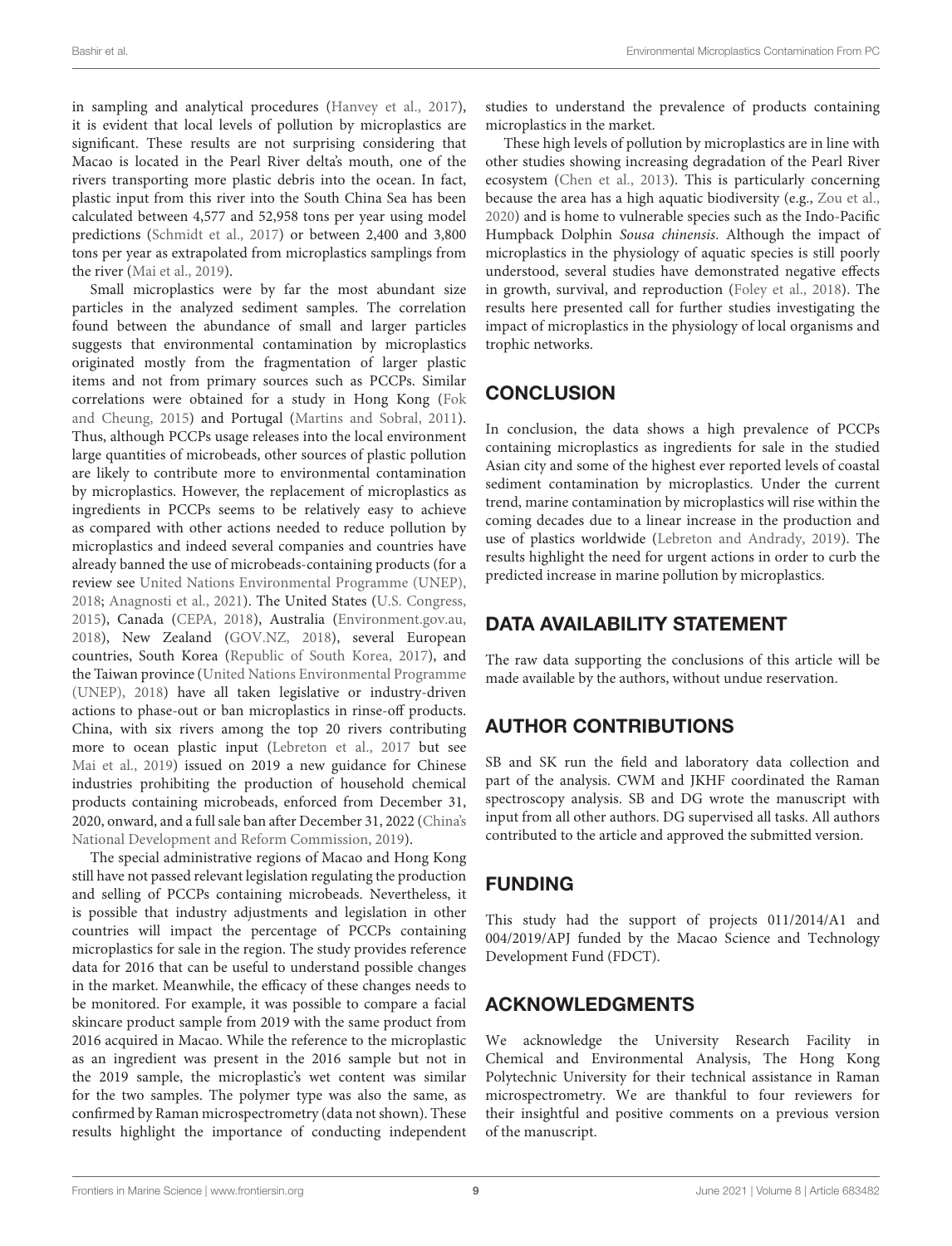### **REFERENCES**

- <span id="page-9-31"></span>Anagnosti, L., Varvaresou, A., Pavlou, P., Protopapa, E., and Carayanni, V. (2021). Worldwide actions against plastic pollution from microbeads and microplastics in cosmetics focusing on European policies. Has the issue been handled effectively? Mar. Pollut. Bull. 162:111883. [doi: 10.1016/j.marpolbul.](https://doi.org/10.1016/j.marpolbul.2020.111883) [2020.111883](https://doi.org/10.1016/j.marpolbul.2020.111883)
- <span id="page-9-9"></span>Bakir, A., Rowland, S. J., and Thompson, R. C. (2012). Competitive sorption of persistent organic pollutants onto microplastics in the marine environment. Mar. Pollut. Bull. 64, 2782–2789. [doi: 10.1016/J.MARPOLBUL.2012.](https://doi.org/10.1016/J.MARPOLBUL.2012.09.010) [09.010](https://doi.org/10.1016/J.MARPOLBUL.2012.09.010)
- <span id="page-9-25"></span>Browne, M., Thompson, R. C., and Galloway, T. S. (2010). Spatial patterns of plastic debris along estuarine shorelines. Environ. Sci. Technol. 44, 3404–3409. [doi: 10.1021/es903784e](https://doi.org/10.1021/es903784e)
- <span id="page-9-32"></span>CEPA (2018). Act, 1999 Annual Report for April 2017 to March 2018. Available online at: [https://www.canada.ca/content/dam/eccc/documents/pdf/](https://www.canada.ca/content/dam/eccc/documents/pdf/cepa/CEPAAnnualReport2018-eng.pdf) [cepa/CEPAAnnualReport2018-eng.pdf](https://www.canada.ca/content/dam/eccc/documents/pdf/cepa/CEPAAnnualReport2018-eng.pdf)
- <span id="page-9-37"></span>Chen, X., Gao, H., Yao, X., Chen, Z., Fang, H., and Ye, S. (2013). Ecosystem health assessment in the pearl river estuary of china by considering ecosystem coordination. PLoS One 8:e70547. [doi: 10.1371/journal.pone.0070547](https://doi.org/10.1371/journal.pone.0070547)
- <span id="page-9-7"></span>Cheung, P. K., and Fok, L. (2017). Characterisation of plastic microbeads in facial scrubs and their estimated emissions in Mainland China. Water Res. 122, 53–61. [doi: 10.1016/j.watres.2017.05.053](https://doi.org/10.1016/j.watres.2017.05.053)
- <span id="page-9-36"></span>China's National Development and Reform Commission (2019). Guidance Catalogue for Industrial Structure Adjustment, Ministry of Industry and Information Technology of the People's Republic of China, Beijing, China, 2019 Edn. Beijing: China's National Development and Reform Commission.
- <span id="page-9-20"></span>Claessens, M., Meester, S., De Landuyt, L., De Van Clerck, K., and Janssen, C. R. (2011). Occurrence and distribution of microplastics in marine sediments along the Belgian coast. Mar. Pollut. Bull. 62, 2199–2204. [doi: 10.1016/j.marpolbul.](https://doi.org/10.1016/j.marpolbul.2011.06.030) [2011.06.030](https://doi.org/10.1016/j.marpolbul.2011.06.030)
- <span id="page-9-3"></span>Cole, M., Lindeque, P., Halsband, C., and Galloway, T. S. (2011). Microplastics as contaminants in the marine environment: a review. Mar. Pollut. Bull. 62, 2588–2597. [doi: 10.1016/J.MARPOLBUL.2011.09.025](https://doi.org/10.1016/J.MARPOLBUL.2011.09.025)
- <span id="page-9-26"></span>Coppock, R. L., Cole, M., Lindeque, P. K., Queir Os, A. M., and Galloway, T. S. (2017). A small-scale, portable method for extracting microplastics from marine sediments. Environ Pollut. 230, 829–837. [doi: 10.1016/j.envpol.2017.07.017](https://doi.org/10.1016/j.envpol.2017.07.017)
- <span id="page-9-22"></span>Dekiff, J. H., Remy, D., Klasmeier, J., and Fries, E. (2014). Occurrence and spatial distribution of microplastics in sediments from Norderney. Environ. Pollut. 186, 248–256. [doi: 10.1016/j.envpol.2013.11.019](https://doi.org/10.1016/j.envpol.2013.11.019)
- <span id="page-9-29"></span>DSPA (2019). Report on the State of the Environment of Macao 2019. San Jose, CA: DSPA.
- <span id="page-9-10"></span>Duis, K., and Coors, A. (2016). Microplastics in the aquatic and terrestrial environment: sources (with a specific focus on personal care products), fate and effects. Environ. Sci. Eur. 28, 2. [doi: 10.1186/s12302-015-0069-y](https://doi.org/10.1186/s12302-015-0069-y)
- <span id="page-9-8"></span>Emma, L. T., Steven, J. R., Tamara, S. G., and Thompson, R. C. (2007). Potential for plastics to transport hydrophobic contaminants. Environ. Sci. Technol. 41, 7759–7764. [doi: 10.1021/ES071737S](https://doi.org/10.1021/ES071737S)
- <span id="page-9-33"></span>Environment.gov.au (2018). Voluntary Industry Phase-Out of Solid Plastic Microbeads from 'Rinse-Off' Personal Care, Cosmetic and Cleaning Products. Available online at: [https://www.environment.gov.au/protection/waste/](https://www.environment.gov.au/protection/waste/plastics-and-packaging/plastic-microbeads) [plastics-and-packaging/plastic-microbeads](https://www.environment.gov.au/protection/waste/plastics-and-packaging/plastic-microbeads) (accessed February 11, 2021).
- <span id="page-9-13"></span>Fendall, L. S., and Sewell, M. A. (2009). Contributing to marine pollution by washing your face: Microplastics in facial cleansers. Mar. Pollut. Bull. 58, 1225–1228. [doi: 10.1016/j.marpolbul.2009.04.025](https://doi.org/10.1016/j.marpolbul.2009.04.025)
- <span id="page-9-18"></span>Fok, L., and Cheung, P. K. (2015). Hong kong at the pearl river estuary: a hotspot of microplastic pollution. Mar. Pollut. Bull. 99, 112–118. [doi: 10.1016/j.marpolbul.](https://doi.org/10.1016/j.marpolbul.2015.07.050) [2015.07.050](https://doi.org/10.1016/j.marpolbul.2015.07.050)
- <span id="page-9-38"></span>Foley, C. J., Feiner, Z. S., Malinich, T. D., and Höök, T. O. (2018). A meta-analysis of the effects of exposure to microplastics on fish and aquatic invertebrates. Sci. Total Environ. 631–632, 550–559. [doi: 10.1016/j.scitotenv.2018.03.046](https://doi.org/10.1016/j.scitotenv.2018.03.046)
- <span id="page-9-14"></span>Galgani, F., Hanke, G., Werner, S., Oosterbaan, L., Nilsson, P., Fleet, D., et al. (2013). "Guidance on Monitoring of Marine Litter in European Seas," in Scientific and Technical Research Series, eds G. Hanke, S. Werner, F. Galgani, J. M. Veiga, and M. Ferreira (Luxembourg: Office of the European Union), 1–128. [doi: 10.2788/99475](https://doi.org/10.2788/99475)
- <span id="page-9-11"></span>Galloway, T. S. (2015). "Micro- and nano-plastics and human health," in Marine Anthropogenic Litter, eds M. Bergmann, L. Gutow, and M. Klages (Cham:

Springer International Publishing), 343–366. [doi: 10.1007/978-3-319-16510-3\\_](https://doi.org/10.1007/978-3-319-16510-3_13) [13](https://doi.org/10.1007/978-3-319-16510-3_13)

- <span id="page-9-1"></span>Geyer, R., Jambeck, J. R., and Law, K. L. (2017). Production, use, and fate of all plastics ever made. Sci. Adv. 3:e1700782. [doi: 10.1126/sciadv.1700782](https://doi.org/10.1126/sciadv.1700782)
- <span id="page-9-34"></span>GOV.NZ (2018). Plastic Microbeads Ban | Ministry for the Environment. Available online at: [https://www.legislation.govt.nz/regulation/public/2017/0291/latest/](https://www.legislation.govt.nz/regulation/public/2017/0291/latest/DLM7490715.html) [DLM7490715.html](https://www.legislation.govt.nz/regulation/public/2017/0291/latest/DLM7490715.html)
- <span id="page-9-23"></span>Graca, B., Szewc, K., Zakrzewska, D., Dołêga, A., and Szczerbowska-Boruchowska, M. (2017). Sources and fate of microplastics in marine and beach sediments of the Southern Baltic Sea-a preliminary study. Environ. Sci. Pollut. Res. Int. 24, 7650–7661. [doi: 10.1007/s11356-017-8419-5](https://doi.org/10.1007/s11356-017-8419-5)
- <span id="page-9-27"></span>Graham, E. R., and Thompson, J. T. (2009). Deposit- and suspension-feeding sea cucumbers (Echinodermata) ingest plastic fragments. J. Exp. Mar. Bio. Ecol. 368, 22–29. [doi: 10.1016/j.jembe.2008.09.007](https://doi.org/10.1016/j.jembe.2008.09.007)
- <span id="page-9-30"></span>Hanvey, J. S., Lewis, P. J., Lavers, J. L., Crosbie, N. D., Pozo, K., and Clarke, B. O. (2017). A review of analytical techniques for quantifying microplastics in sediments. Anal. Methods 9, 1369–1383. [doi: 10.1039/c6ay02707e](https://doi.org/10.1039/c6ay02707e)
- <span id="page-9-28"></span>Hidalgo-Ruz, V., and Thiel, M. (2013). Distribution and abundance of small plastic debris on beaches in the SE Pacific (Chile): a study supported by a citizen science project. Mar. Environ. Res. 87–88, 12–18. [doi: 10.1016/j.marenvres.2013.02.015](https://doi.org/10.1016/j.marenvres.2013.02.015)
- <span id="page-9-2"></span>Jambeck, J. R., Geyer, R., Wilcox, C., Siegler, T. R., Perryman, M., Andrady, A., et al. (2015). Marine pollution. Plastic waste inputs from land into the ocean. Science 347, 768–771. [doi: 10.1126/science.1260352](https://doi.org/10.1126/science.1260352)
- <span id="page-9-19"></span>Kim, I. S., Chae, D. H., Kim, S. K., Choi, S. B., and Woo, S. B. (2015). Factors influencing the spatial variation of microplastics on high-tidal coastal beaches in Korea. Arch. Environ. Contam. Toxicol. 69, 299–309. [doi: 10.1007/s00244-](https://doi.org/10.1007/s00244-015-0155-6) [015-0155-6](https://doi.org/10.1007/s00244-015-0155-6)
- <span id="page-9-35"></span>Lebreton, L. C. M., Van Der Zwet, J., Damsteeg, J. W., Slat, B., Andrady, A., and Reisser, J. (2017). River plastic emissions to the world's oceans. Nat. Commun. 8, 1–10. [doi: 10.1038/ncomms15611](https://doi.org/10.1038/ncomms15611)
- <span id="page-9-39"></span>Lebreton, L., and Andrady, A. (2019). Future scenarios of global plastic waste generation and disposal. Palgrave Commun. 5, 1–11. [doi: 10.1057/s41599-018-](https://doi.org/10.1057/s41599-018-0212-7) [0212-7](https://doi.org/10.1057/s41599-018-0212-7)
- <span id="page-9-17"></span>Lei, K., Qiao, F., Liu, Q., Wei, Z., Qi, H., Cui, S., et al. (2017). Microplastics releasing from personal care and cosmetic products in China. Mar. Pollut. Bull. 123, 122–126. [doi: 10.1016/j.marpolbul.2017.09.016](https://doi.org/10.1016/j.marpolbul.2017.09.016)
- <span id="page-9-4"></span>Leslie, H. A. (2014). Review of Microplastics in Cosmetics. Available online at: [http://ivm.vu.nl/en/Images/Plastic\\_ingredients\\_in\\_Cosmetics\\_07-2014\\_](http://ivm.vu.nl/en/Images/Plastic_ingredients_in_Cosmetics_07-2014_FINAL_tcm234-409704.pdf) [FINAL\\_tcm234-409704.pdf](http://ivm.vu.nl/en/Images/Plastic_ingredients_in_Cosmetics_07-2014_FINAL_tcm234-409704.pdf) (accessed January 22, 2018).
- <span id="page-9-21"></span>Liebezeit, G., and Dubaish, F. (2012). Microplastics in beaches of the East Frisian Islands Spiekeroog and Kachelotplate. Bull. Environ. Contam. Toxicol. 89, 213–217. [doi: 10.1007/s00128-012-0642-7](https://doi.org/10.1007/s00128-012-0642-7)
- <span id="page-9-16"></span>Loretz, L. J., Api, A. M., Babcock, L., Barraj, L. M., Burdick, J., Cater, K. C., et al. (2008). Exposure data for cosmetic products: facial cleanser, hair conditioner, and eye shadow. Food Chem. Toxicol. 46, 1516–1524. [doi: 10.1016/j.fct.2007.12.](https://doi.org/10.1016/j.fct.2007.12.011) [011](https://doi.org/10.1016/j.fct.2007.12.011)
- <span id="page-9-12"></span>Mai, L., You, S. N., He, H., Bao, L. J., Liu, L. Y., and Zeng, E. Y. (2019). Riverine microplastic pollution in the pearl river Delta, China: are modeled estimates accurate? Environ. Sci. Technol. 53, 11810–11817. [doi: 10.1021/acs.est.9b04838](https://doi.org/10.1021/acs.est.9b04838)
- <span id="page-9-6"></span>Mak, C. W., Tsang, Y. Y., Leung, M. M., Fang, J. K., and Chan, K. M. (2020). Microplastics from effluents of sewage treatment works and stormwater discharging into the Victoria Harbor, Hong Kong. Mar. Pollut. Bull. 157:111181. [doi: 10.1016/j.marpolbul.2020.111181](https://doi.org/10.1016/j.marpolbul.2020.111181)
- <span id="page-9-24"></span>Martins, J., and Sobral, P. (2011). Plastic marine debris on the Portuguese coastline: a matter of size? Mar. Pollut. Bull. 62, 2649–2653. [doi: 10.1016/j.marpolbul.](https://doi.org/10.1016/j.marpolbul.2011.09.028) [2011.09.028](https://doi.org/10.1016/j.marpolbul.2011.09.028)
- <span id="page-9-15"></span>Masura, J., Baker, J., Foster, G., and Arthur, C. (2015). Laboratory Methods for the Analysis of Microplastics in Themarine Environment: Recommendations for Quantifying Synthetic Particles in Watersand Sediments. Siver Spring, MD: NOAA Marine Debris Division, 39.
- <span id="page-9-5"></span>Michielssen, M. R., Michielssen, E. R., Ni, J., and Duhaime, M. B. (2016). Fate of microplastics and other small anthropogenic litter (SAL) in wastewater treatment plants depends on unit processes employed. Environ. Sci. Water Res. Technol. 2, 1064–1073. [doi: 10.1039/C6EW00](https://doi.org/10.1039/C6EW00207B) [207B](https://doi.org/10.1039/C6EW00207B)
- <span id="page-9-0"></span>Moore, C. J. (2008). Synthetic polymers in the marine environment: a rapidly increasing, long-term threat. Environ. Res. 108, 131–139. [doi: 10.1016/J.](https://doi.org/10.1016/J.ENVRES.2008.07.025) [ENVRES.2008.07.025](https://doi.org/10.1016/J.ENVRES.2008.07.025)